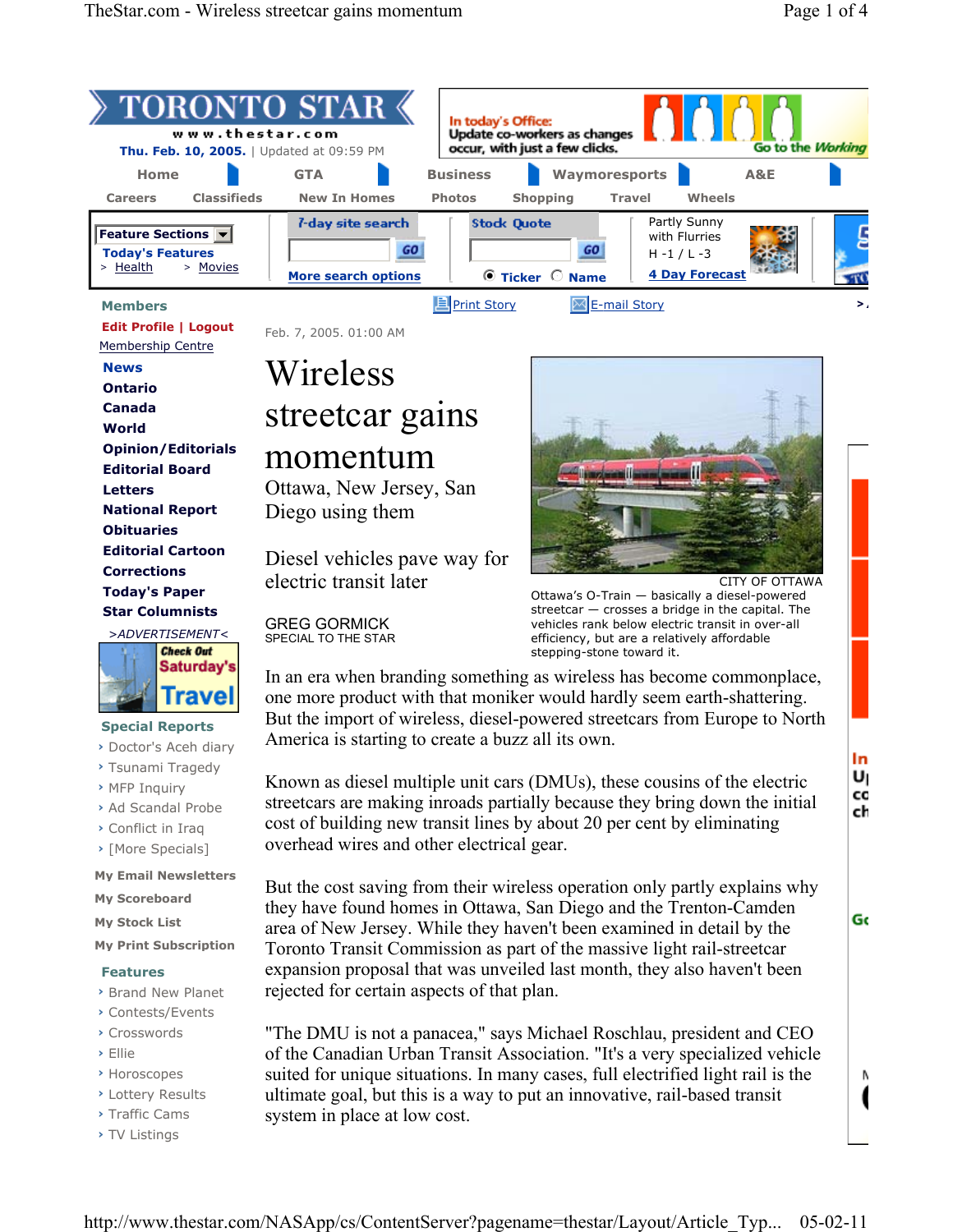- **›** Classroom Connection
- **›** Fresh Air Fund
- **›** Santa Claus Fund

### **The Star**

- **›** About Us
- **›** Media Kit
- **›** Affiliates
- **›** Archives
- **›** Careers @ the Star
- **›** Contact Us
- **›** FAQ
- **›** Internships
- **›** News Releases
- **›** Pages of the Past
- **›** Star Store
- **›** Subscribe

#### **Search the Web**

**GO** by Google

"Often, it is used as a starter system and then electrified when funds and ridership justify it."

Roschlau says that although there are no hard and fast rules, the diesel light rail concept is not appropriate for pure street running in dense downtown areas, such as those served by the TTC's electric streetcar lines.

Rather, he says, it lends itself to situations where new lines will be built predominantly on private rights-of-way, such as active or dormant railway lines in outlying areas.

The first diesel multiple unit light rail system in North America was Ottawa's O-Train, which began service in 2001 over a little-used Canadian Pacific Railway line in the city's west end, serving Carleton University.

The availability of the single-track line was a key factor in keeping costs down. The eight-kilometre operation uses three off-the-shelf, German-built Bombardier Talent diesel multiple unit cars, which have a capacity of 135 seated passengers and 150 standees.

The entire O-Train project was built for \$30 million, or \$3.75 million per kilometre. Double-track, electrified light rail lines typically cost about \$25 million per kilometre, while subways cost 10 times that amount.

Transit professionals caution that diesel multiple unit service is a doubleedged sword in the cost department.

The diesel engines and mechanical transmissions need more maintenance than electrical gear. The result is that the initial cost advantage of the diesel multiple unit is lost over a long period of time due to high life-cycle and operating costs, not to mention the uncertainty of fuel prices.

Still, many transit advocates point to the O-Train as an example of how transit can be built at a basement price and then incrementally upgraded. A starter system, in other words.

This is exactly what has happened with the O-Train. It has been such a hit that Ottawa is now proposing the line be extended and electrified as part of a \$3 billion, 101-kilometre light rail transit system stretching across the city. The original cars would then be available for other starter lines or sold.

A larger version of the O-Train was launched last year by New Jersey Transit between Trenton and Camden using freight railway tracks and streets running through many towns enroute.

As in Ottawa, the line uses Bombardier diesel multiple unit cars. There were engineering problems and costs on the 55-km project soared, but the line is catching on. "The naysayers were predicting the River Line's doom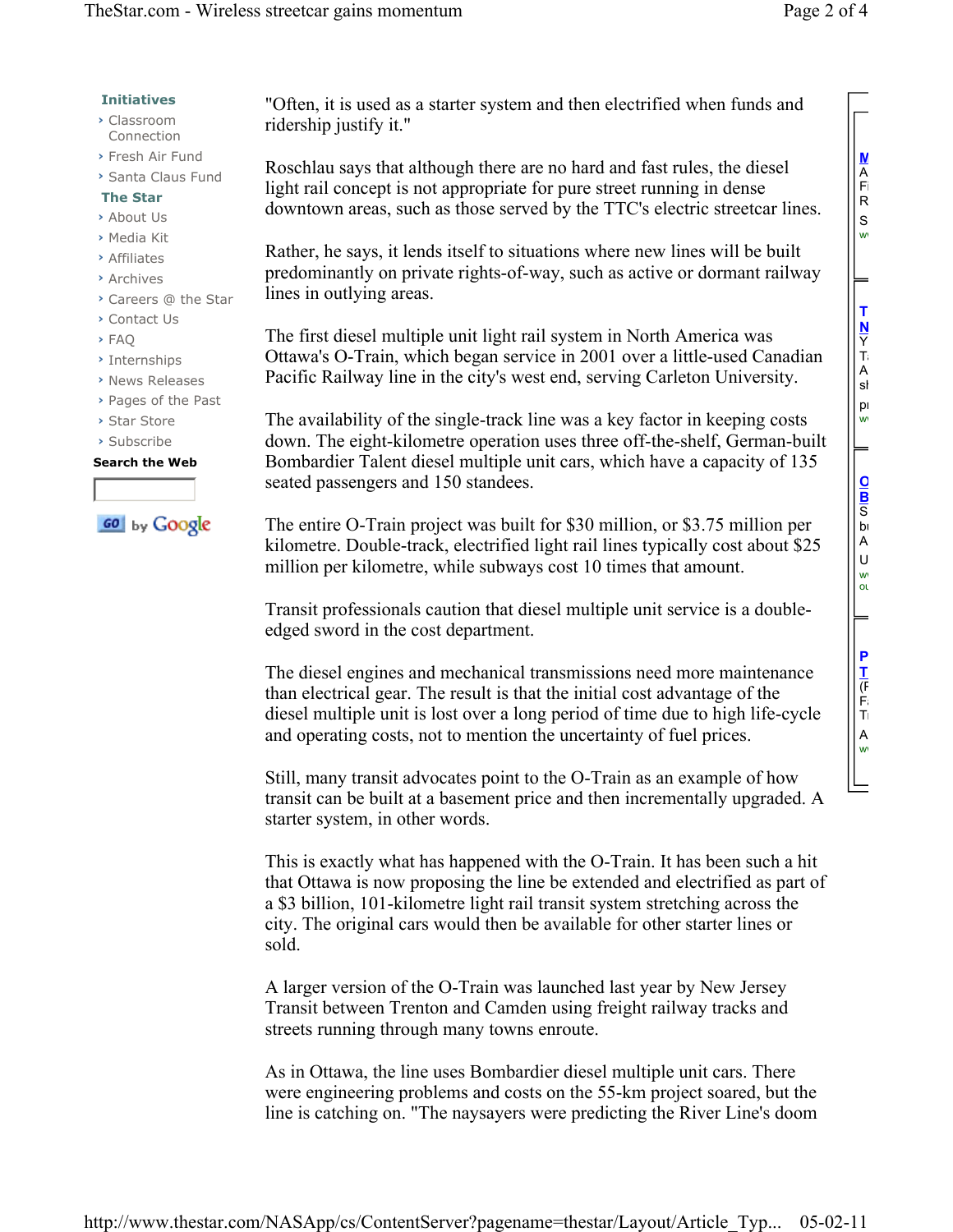from the word go," says Bill Vantuono, editor of the trade magazine *Railway Age*. "Despite the cost overruns, they were wrong. It is attracting riders, just as I think other lines will in specialized situations across the continent."

Next up will be San Diego's Escondido-Oceanside line, which is being built on an existing railway corridor and will open in 2006. German-built Desiro cars have been purchased from Siemens. As with the Bombardier equipment, these will be low-floor, making them fully accessible for all users.

The low-slung, 48-metre-long diesel cars are packed with microprocessorbased systems for control of propulsion, signalling and a variety of other purposes. The San Diego cars require specialized systems to ensure absolute separation of the transit cars and freight trains.

Light rail vehicles typically ``are built to transit crashworthiness standards," says Mario Peloquin, national manager of business development for Siemens Canada. "Railways use bigger and heavier equipment and that means the standards must be higher." Peloquin — a 20-year veteran of rail operations and safety at CN and various regulatory agencies — was manager of the O-Train diesel multiple unit project in Ottawa prior to joining Siemens.

He says that experience demonstrated the effectiveness of the diesel multiple unit concept and technology, and has also shown the institutional and regulatory hurdles that future operations will have to surmount.

"It's just a matter of convincing regulators and the railways that it works,'' says Peloquin. "They've overcome those hurdles in Europe because there quite simply is a will to get people off the roads and onto the rails and transit.''

Peloquin, Vantuono and Roschlau think there is a market for transit and intercity versions of the diesel streetcar. Roschlau sees "a possibility for things such as off-peak commuter rail service, where you don't need to use a full-length, high-capacity train. It may also be a means of introducing commuter rail service to smaller cities."

Says Vantuono, "The DMU car (diesel streetcar) proves that old concepts and new technologies can be reworked and modified to give rail transit technology a new edge in the fight against the automobile."

*Greg Gormick is a Toronto* 

*transportation writer and analyst.* 

**› Get the NEW Sunday paper! Save 50% now!**

**E** Print Story **E**-mail Story